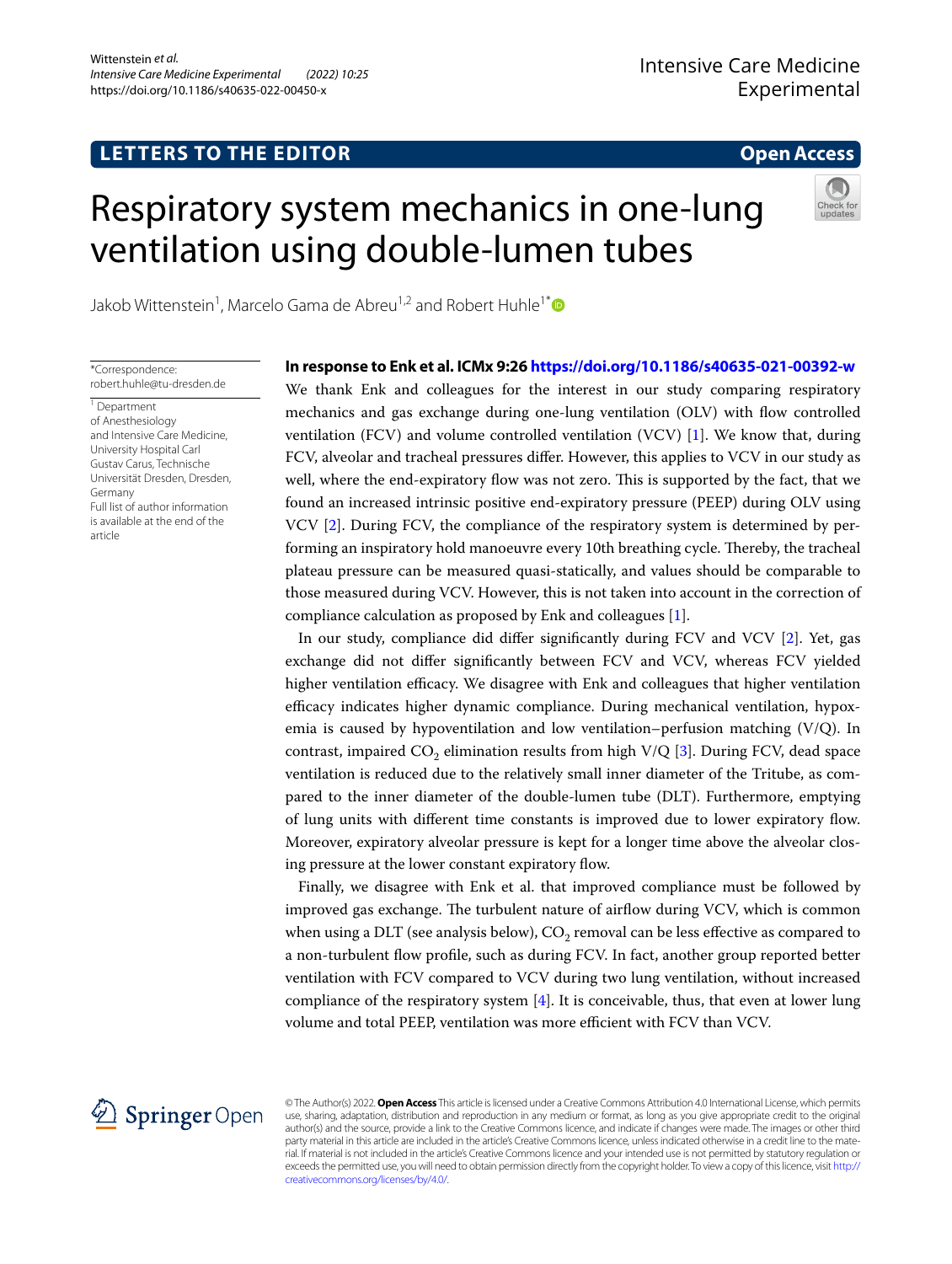## **Resistance of the double-lumen tube**

We agree with Enk et al. that the computation of DLT resistance during VCV has important limitations. Certainly, direct measurement of airway pressure at the proximal end of the DLT during VCV would have been ideal. This, however, would have increased the complexity of the experimental set-up and reduced efective internal DLTs cross-section available to flow during VCV.

Furthermore, we want to highlight that airfow was turbulent in our DLT. For the DLT used in our study (inner diameter 5.4 mm) and a fow of 25 l/min, a Reynolds number (Re) maybe derived theoretically from

$$
\text{Re} = \frac{\dot{V} \cdot \rho \cdot 2}{r \cdot \pi \cdot \eta} = 6523,
$$

with flow  $\dot{V}$ , the density of air  $\rho = 1.213$  kg/m<sup>3</sup>, inner tube resistance  $r = 2.7$  mm and dynamic viscosity of air  $\eta = 1.827 \cdot 10^{-5}$  kg/(m·s). This value is higher than Re of 2000 (indicating the cut-off for laminar flow). Therefore, resistance in the DLT is flowdependent, which was confrmed by bench tests performed on a test lung in a setup chosen to match experimental settings as close as possible (VCV, tidal volume of 244 ml, I:E = 1:1, respiratory rate 15  $\text{min}^{-1}$ , single lung test lung, compliance = 16 mL/  $cmH_2O$  and resistance = 15  $cmH_2O·s/L$ , total lung volume 2 L, Adult Demonstration Lung Model, IngMar Medical, PA, USA, Fig. [1\)](#page-2-0). The pressure decay over our DLT was higher than the one assumed by Enk et al. even at a flow rate of 24 L/min (3.6 vs.  $2.5 \text{ cmH}_2\text{O}$  (Fig. [1\)](#page-2-0).

The corresponding Rohrer's equation relating pressure drop over a tube ( $\Delta P$ ) to  $\dot{V}$ :

$$
\Delta P = K_1 \cdot \dot{V}^2 + K_2 \cdot \dot{V}
$$

with the two parameters  $K_1$  and  $K_2$  quantifying quadratic and linear influences of airway flow, respectively.  $K_1$  and  $K_2$  were parametrized using positive constant flow rates of 40, 35, 30, ... 20, 15 L/min. Resistance of the DLT  $(R<sub>DLT</sub>)$  was determined accordingly by dividing Rohrer's equation concerning airway flow:

$$
R_{DLT}(\dot{V}) = \frac{\Delta P}{\dot{V}} = K_1 \cdot \dot{V} + K_2.
$$

According to the parametrized Rohrer's equation, at an airway fow of 25 L/min, the DLTs resistance resulted in  $R_{\text{DLT}}=12.3 \text{ cm}H_2O\text{-}s/L$ . Therefore, DLT resistance during VCV did account for  $\sim$  50% of the total difference in airway resistance between both ventilation modes.

Most importantly, the linear theory of lumped parameter modelling of the respiratory system (electric circuit analogy) implies that consideration of additional resistance due to the DLT will not afect determined compliance. Nevertheless, due to non-linearity in the respiratory system, diferences arose in compliance (DLT correction—no DLT correction) of  $-0.73 \pm 0.24$  ml/cmH<sub>2</sub>O (*P* < 0.001 according to paired Wilcoxon test, data from all measurement points during VCV) indicating that compliance during VCV was actually minimally reduced using the approach described above, and thus favoured FCV with-in the comparison.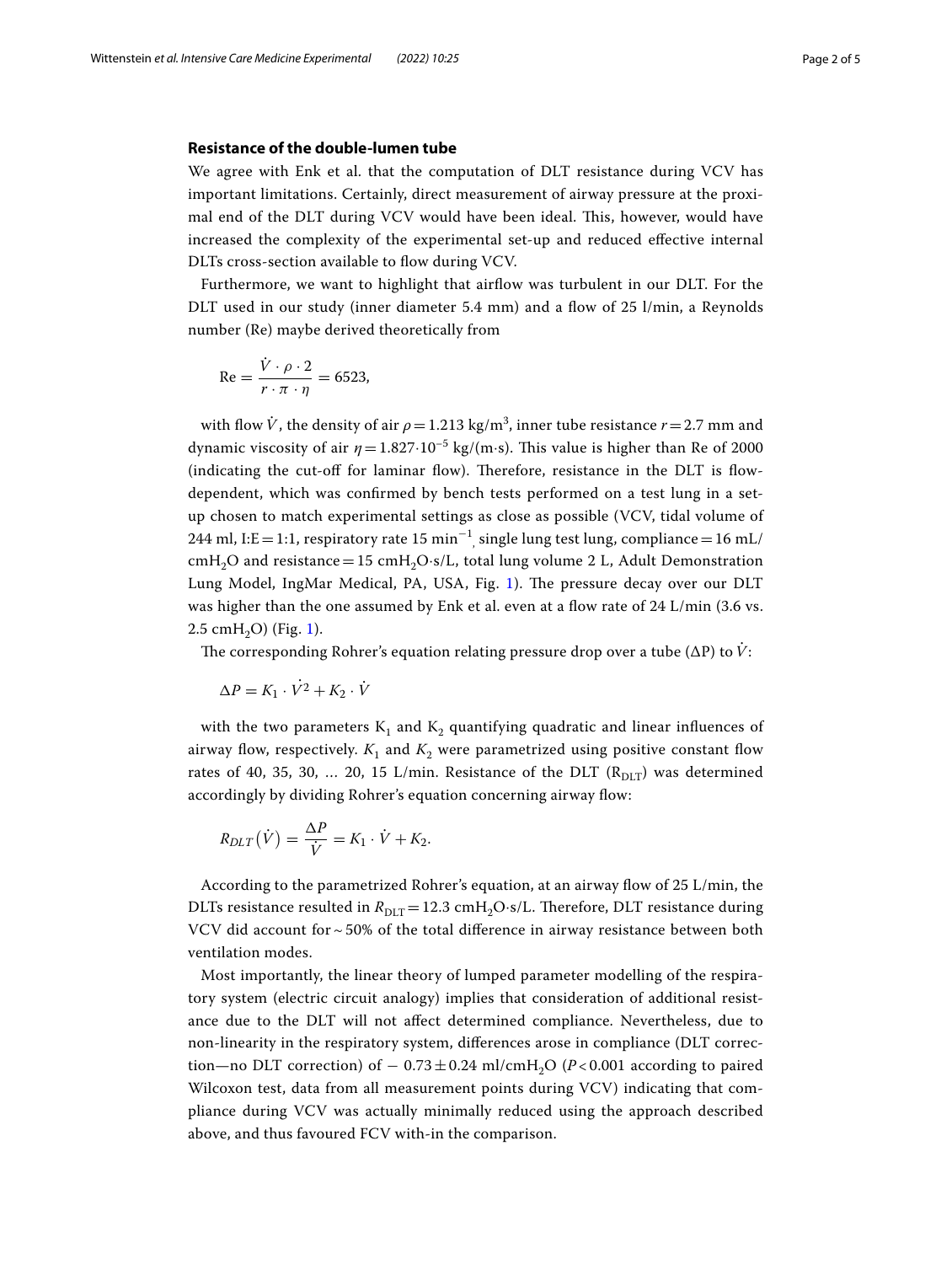

## <span id="page-2-0"></span>**Inertance of double-lumen tubes**

Another important mechanical property of any tube, but especially DLT, next to their resistance is its inertance *I* that is proportional to the length *l* and anti-proportional to the inner radius *r* of the DLT:

$$
I = \frac{\rho \cdot l}{\pi \cdot r^2} = 0.24 \frac{cmH_2Os^2}{L},
$$

with the density of air *ρ*. If *I* is ignored during modelling respiratory mechanical parameters based on the respiratory signals as measured at the ventilator, it might potentially increase the error made during the determination of respiratory system compliance and resistance.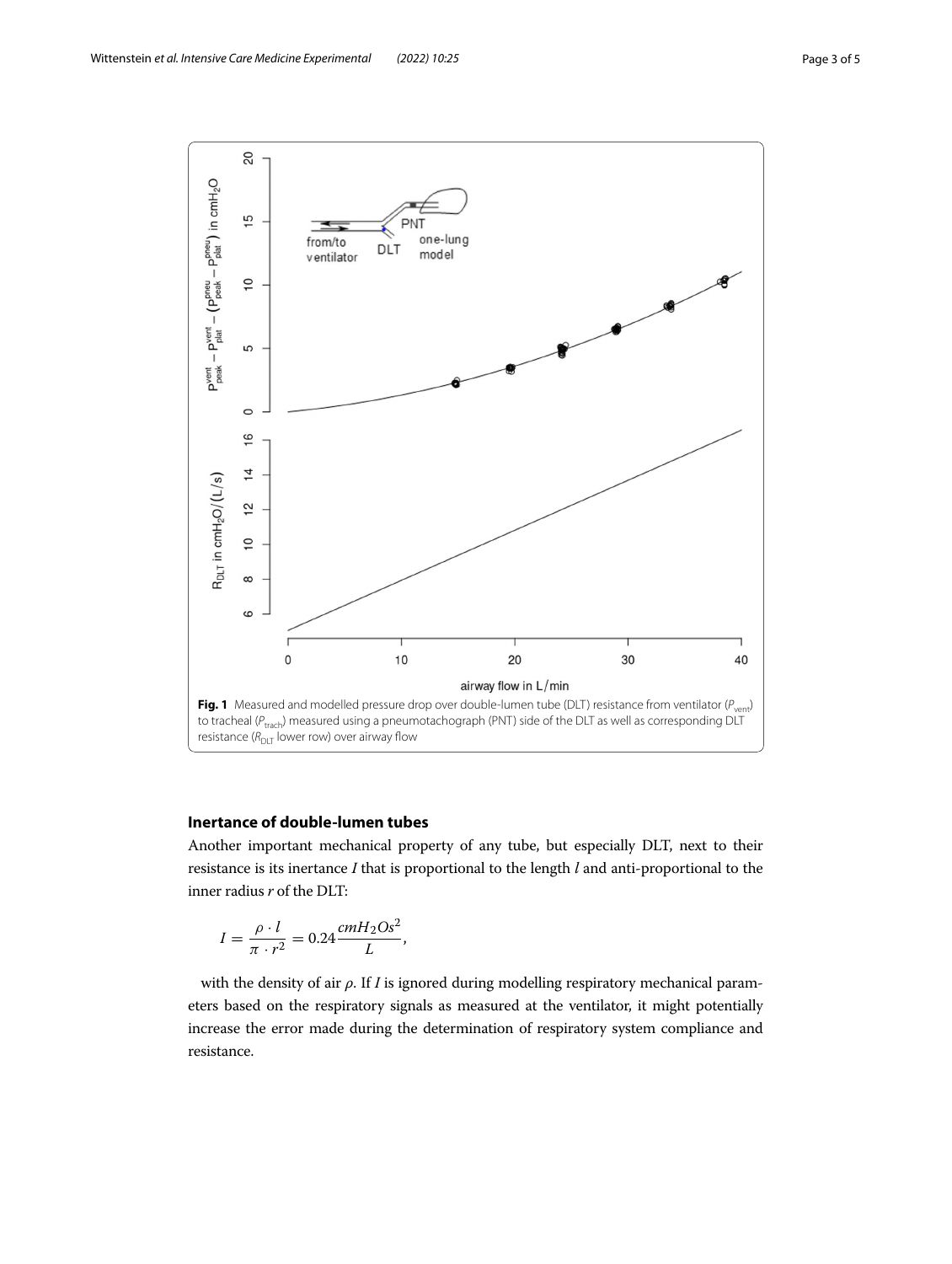| Model      | Signals measured at | $RMSE$ (cmH <sub>2</sub> O) | $C$ (mL/cmH <sub>2</sub> O) | $R$ (cmH <sub>2</sub> O·s/L) | $I$ (cmH <sub>2</sub> O·s <sup>2</sup> /L) |
|------------|---------------------|-----------------------------|-----------------------------|------------------------------|--------------------------------------------|
| RC.        | Ventilator          | $1.0 \pm 0.5$               | $19 + 1$                    | $26 + 6$                     | n.a                                        |
|            | PNT                 | $0.4 + 0.2$                 | $17 + 1$                    | $15 + 4$                     | n.a                                        |
| <b>RCI</b> | Ventilator          | $0.9 + 0.5$                 | $18 + 1$                    | $25 + 6$                     | $0.35 + 0.1$                               |
|            | PNT                 | $0.4 + 0.2$                 | $16 + 1$                    | $13 + 4$                     | $0.10 \pm 0.0$                             |
|            |                     |                             |                             |                              |                                            |

<span id="page-3-0"></span>**Table 1** Respiratory system mechanic variables according to diferent compartment models

Values are mean ± standard deviation from 80 cycles during an inspiratory flow ramp down trial with flow values at 40, 35, 30,…, 20, 15 L/min, tidal volume of 244 ml, I:E=1:1 and respiratory rate set to 15 min−<sup>1</sup> . Compliance (*C*), resistance (*R*) and inertance (*I*) as determined based on signals acquired at the ventilator and the pneumotachograph (PNT) using a two- (RC) and a three-compartmental model (RCI)

## **Respiratory system mechanics and double-lumen tubes**

Respiratory system compliance *C*, resistance *R* and *I* were determined on signals acquired at the ventilator and the pneumotachograph during the bench test, as described above, by non-linear least square optimization using Matlab (Mathworks Inc., Natick, MA, USA).

The modelling error expressed as the root-mean-square error (RMSE) was not afected by the model, but was signifcantly reduced for signals measured at the pneumotachograph. Determined resistance diference between ventilator and pneumotachograph acquired signals more closely resampled resistance of the DLT as determined by Rohrer's equation, above. Diferences between *I* determined at the ventilator and the pneumotachograph agreed closely with the theoretical value of the DLTs *I* determined above. Finally, compliance (16 mL/cmH<sub>2</sub>O) was underestimated when determined based on signals measured at the ventilator independently of the model (Table [1](#page-3-0)).

We provide new data from bench evaluation that elucidate respiratory mechanics during OLV with a DLT conforming theoretical derived values of inertance and resistance indicating overestimation of resistance as well as overestimation of compliance of the respiratory system. This should be considered when comparing different ventilation modes, measurement locations and devices.

Thus, in our study  $[2]$  $[2]$  compliance was overestimated during VCV, due to difference of location of airway fow and pressure measurement, favouring VCV in the comparison with FCV. However, this does not have any consequence on our conclusion that FCV showed higher ventilation efficacy with reduced mechanical power compared to VCV. In fact, without overestimation of compliance during VCV, the diference in mechanical power between both ventilation modes would have even been augmented.

#### **Acknowledgements**

Department of Anaesthesiology and Critical Care Therapy, University Hospital Carl Gustav Carus, Technische Universität Dresden.

#### **Author contributions**

All authors designed the investigation, wrote and edited the fnal manuscript. RH performed the experimental measurements, analysed the data and performed the statistical analysis. All authors read and approved the fnal manuscript.

#### **Funding**

This investigation was funded by institutional funds as well as the German Research Foundation (grant number: 438791011).

#### **Availability of data and materials**

The data supporting this conclusion of this article are available from the authors upon reasonable request.